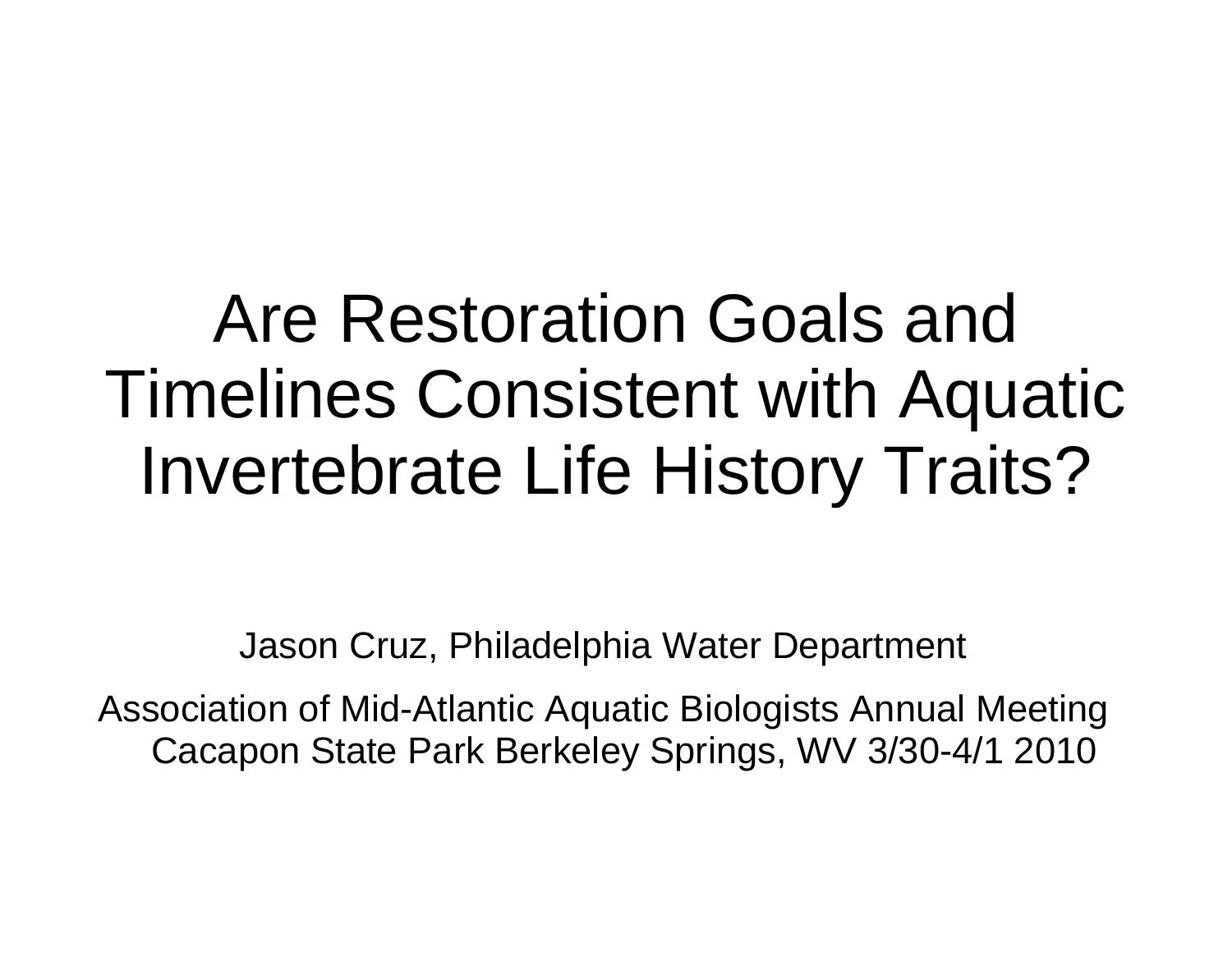### **Objectives**

- •Examine Restoration Goals and Timelines
- •Discuss role of dispersal in stream restoration, possibility of using faunal reintroduction / *in-situ*  bioassay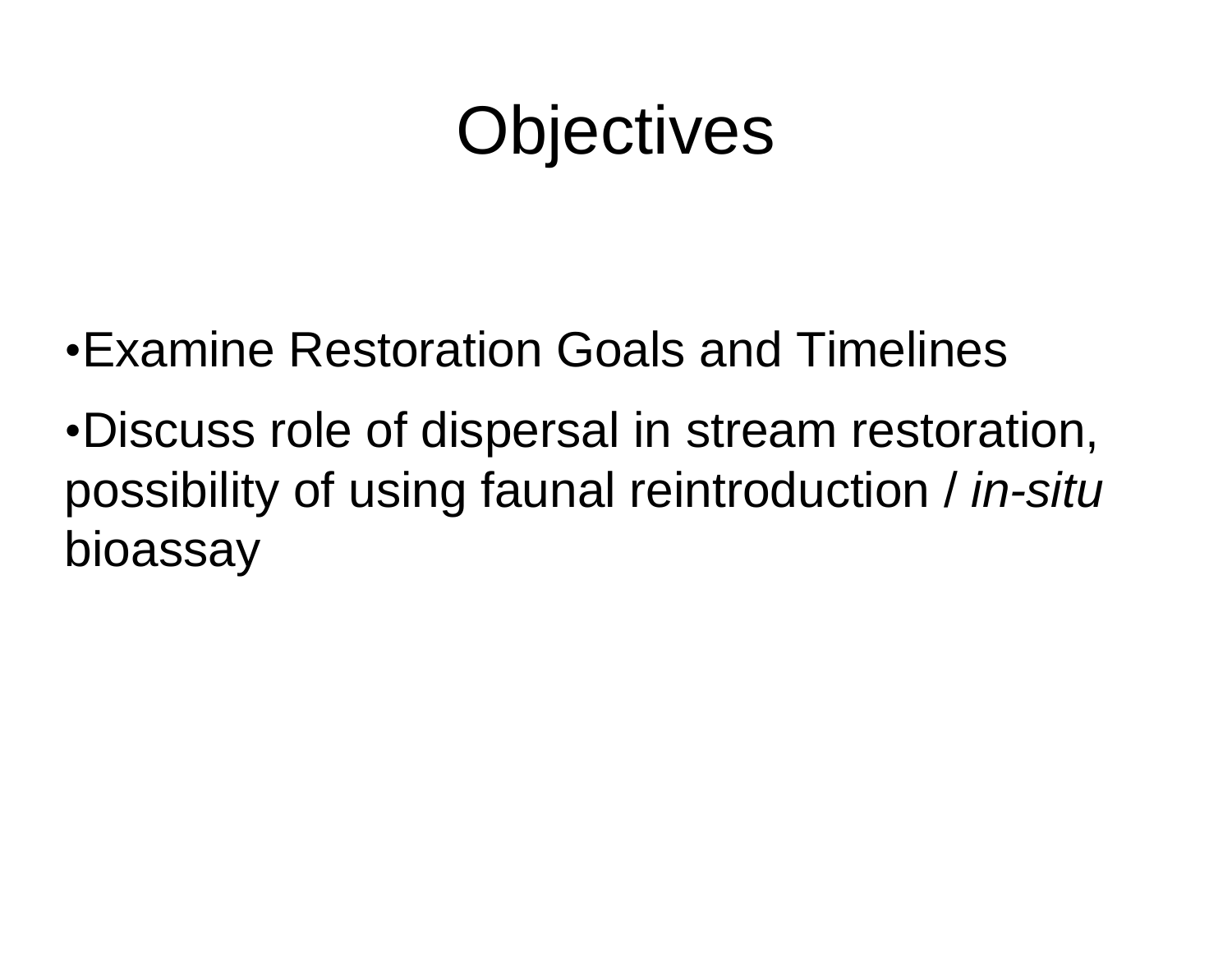### Restoration Project Goals - Problems

- Not defined *a priori* or tied directly to measurable monitoring goals
- Unrealistic or inappropriate scale of restoration
- Lack of or inadequate baseline data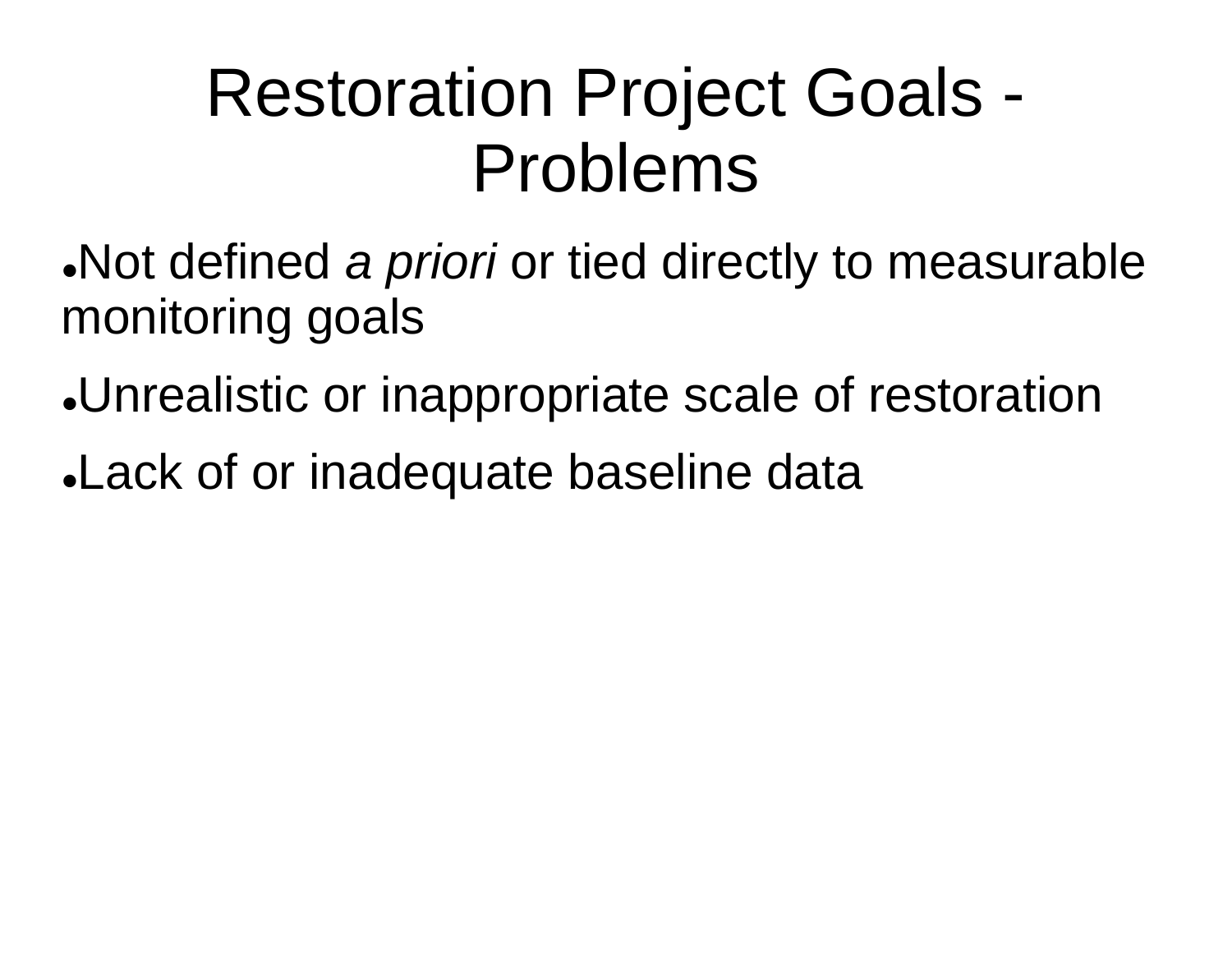### Restoration Project Grant Timelines

- Short timelines, typically 2-3yrs, rarely 5yrs.
- May include one or more phases, *e.g.*, concept design, final design, construction, or monitoring
- Monitoring rarely falls within grant window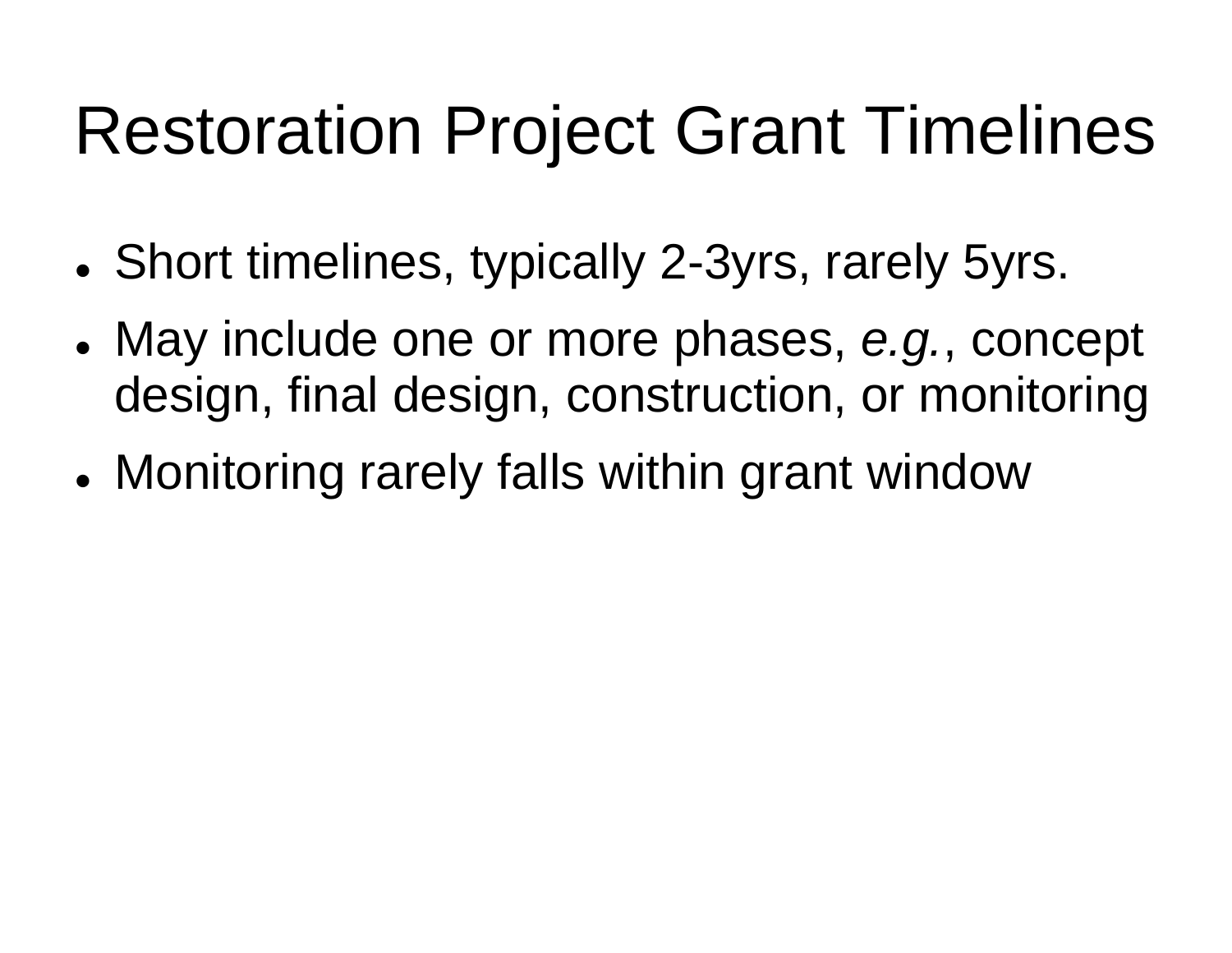## Restoration Project Monitoring

- Monitoring effort inconsistent
- Projects included in NPDES permit have obligation to monitor
- Institutional "short term memory"
	- Partners cannot help past funding deadline
	- Push to implement new projects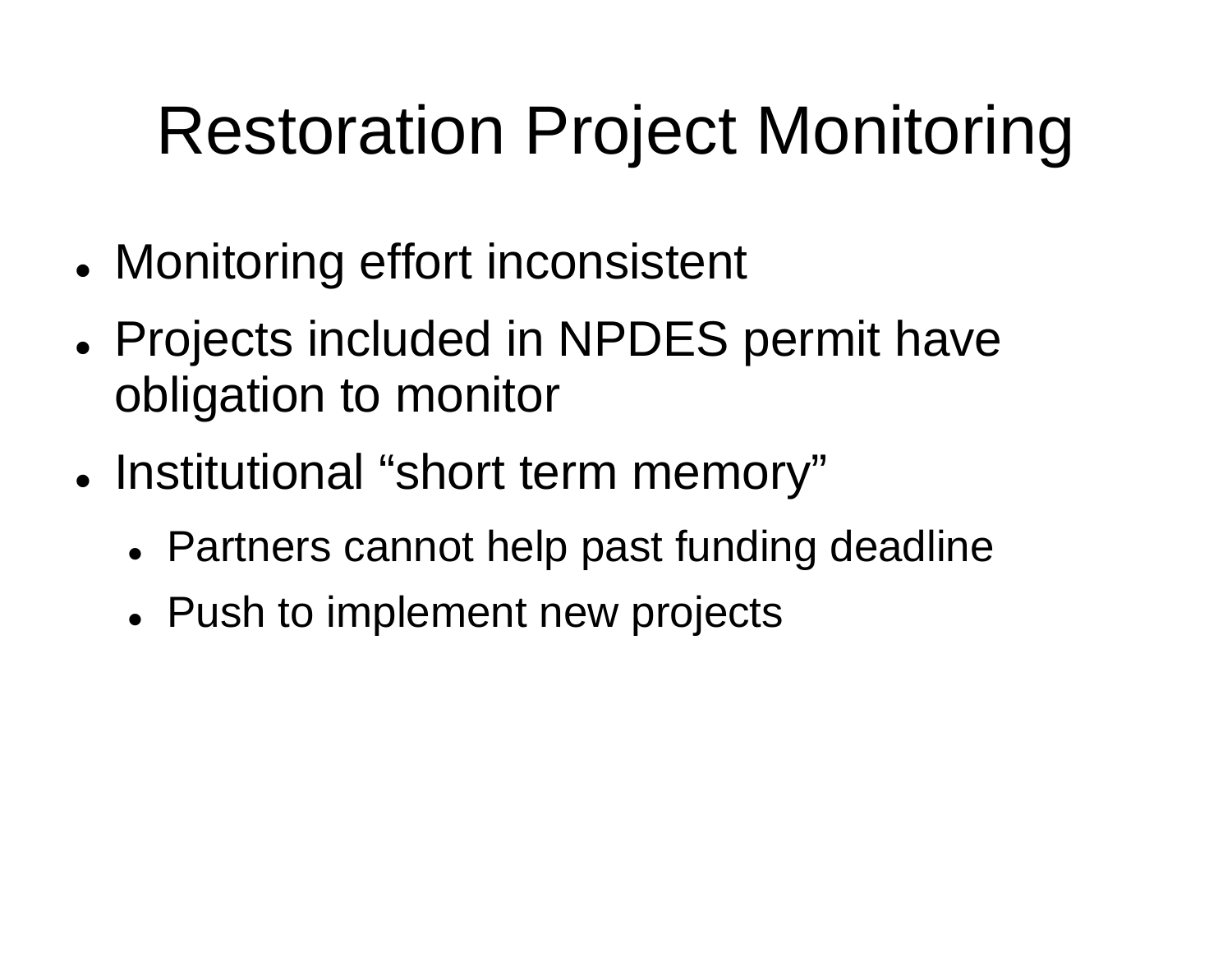### Stream Restoration Project Goals

- **Increase Habitat Heterogeneity**
- Improve Biological Integrity
- Protect Sewer Infrastructure
- Urban BMP / Natural Stream Channel Design Demonstration Project
- Enhance Aesthetics of Park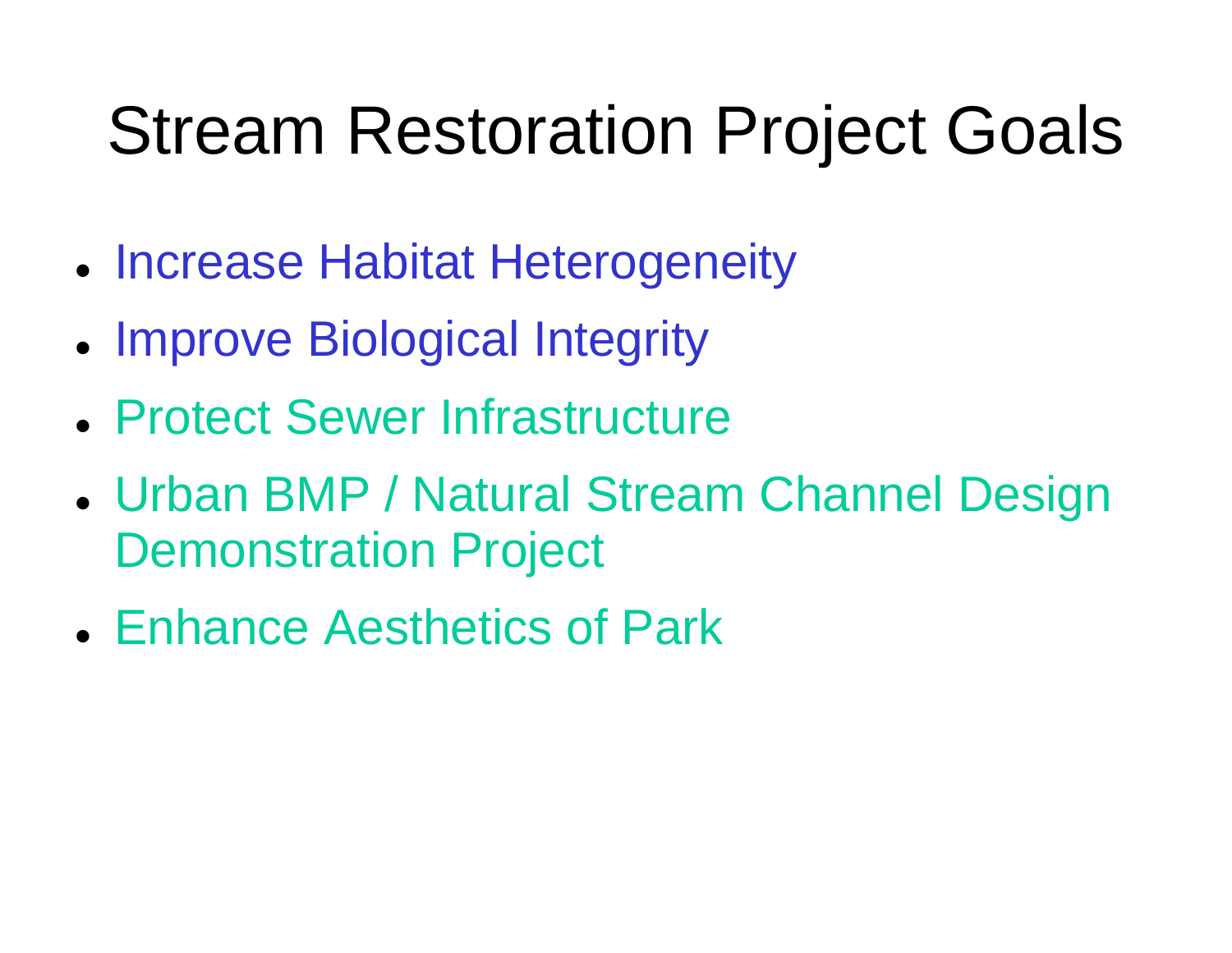# Practical Goal – PA 303(d) list

- •Urban Stream Restoration part of Watershed Management Plan
- •Regulatory-based Goal
- •63% PADEP IBI for attaining aquatic life use
- •Mechanism(s) for meeting goal not explicitly stated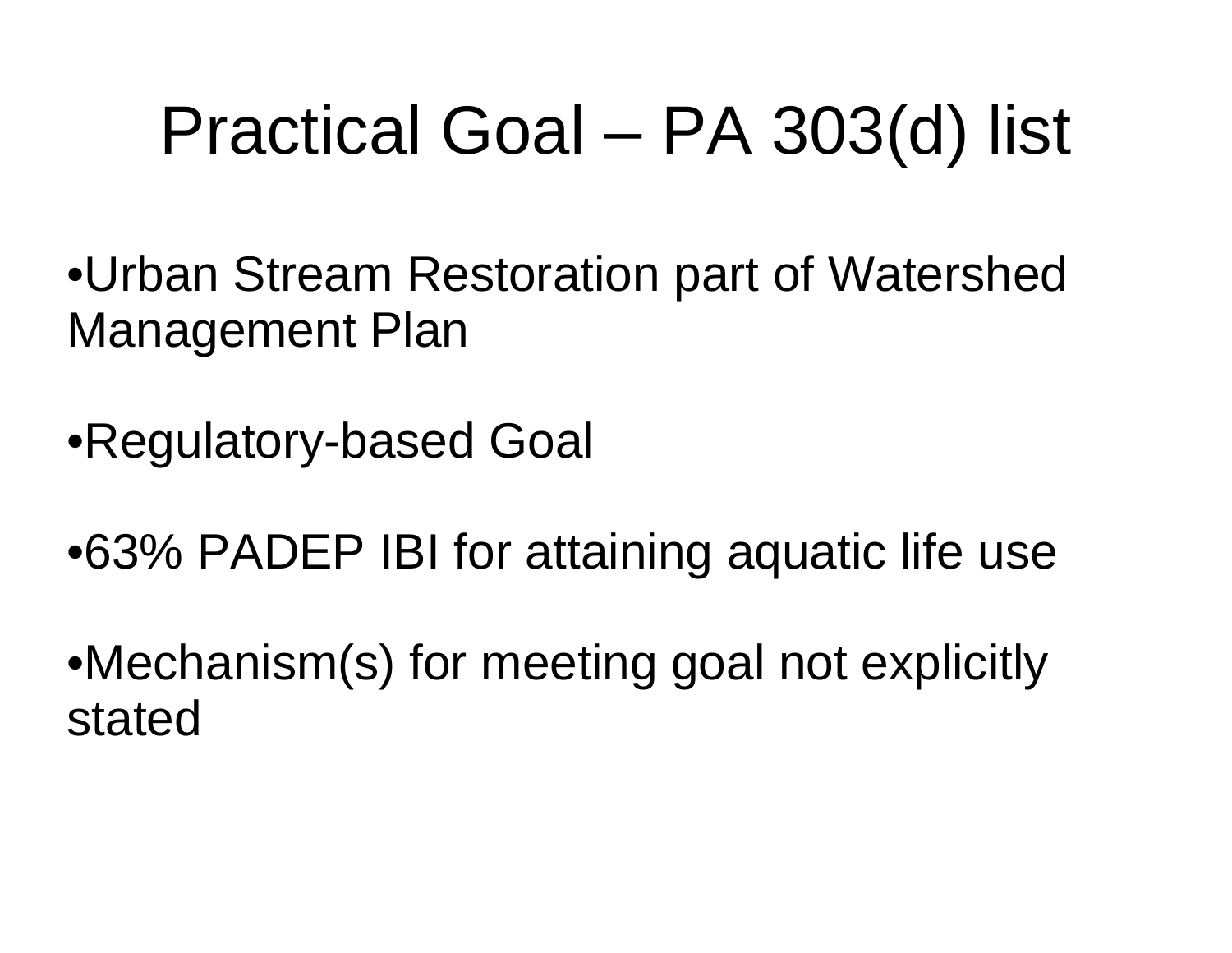# "Field of Dreams" Hypothesis<sup>1</sup>

- . "If you build it, they will come."
	- Some taxa already present at site (or nearby)
	- Some taxa locally extirpated and will need time to disperse to the site

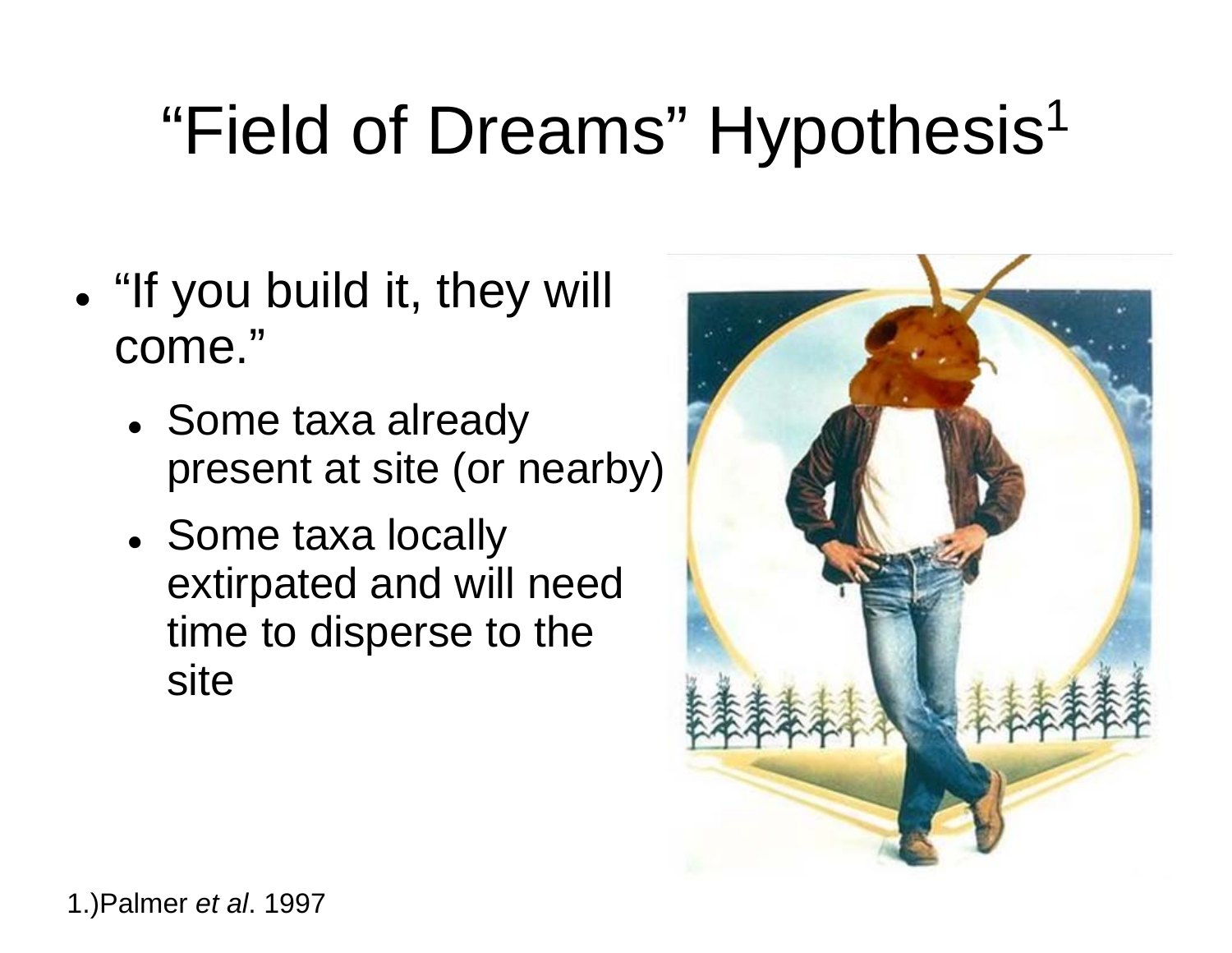### Restoration Site Monitoring

- Macroinvertebrate, Habitat, Fish RBPs
- Cross-sectional and longitudinal profiles
- Bank pins, bar samples, sediment sampling
- 3D total station survey w/ velocity observations



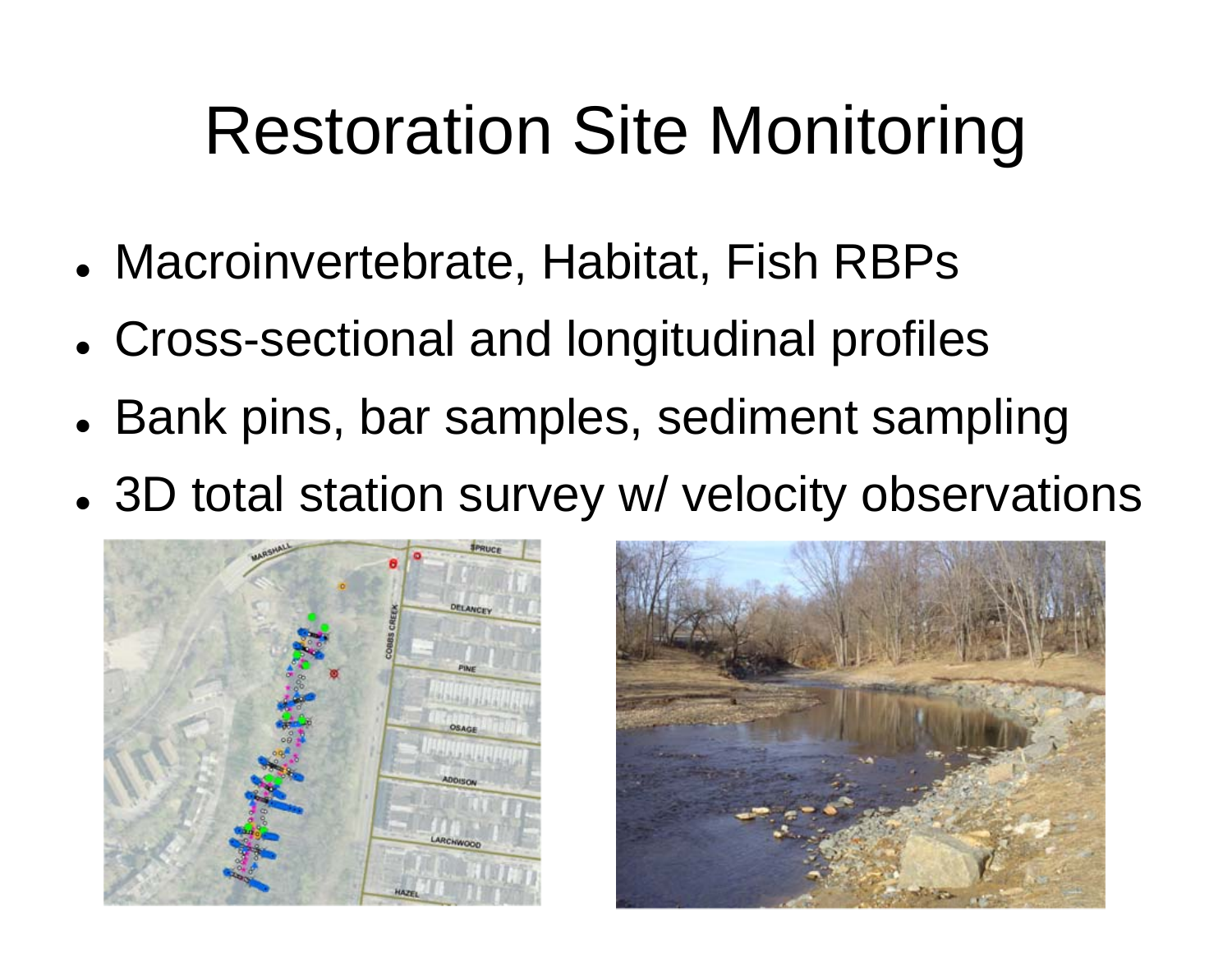### Results to Date

- Construction disturbance impact
- Observed re-establishment of pre-existing macroinvertebrate community
	- Refugia within site
	- Drift from sites upstream
- Failure to achieve further improvement, likely due to additional abiotic stressors
	- Urban hydrology
	- Water quality impairment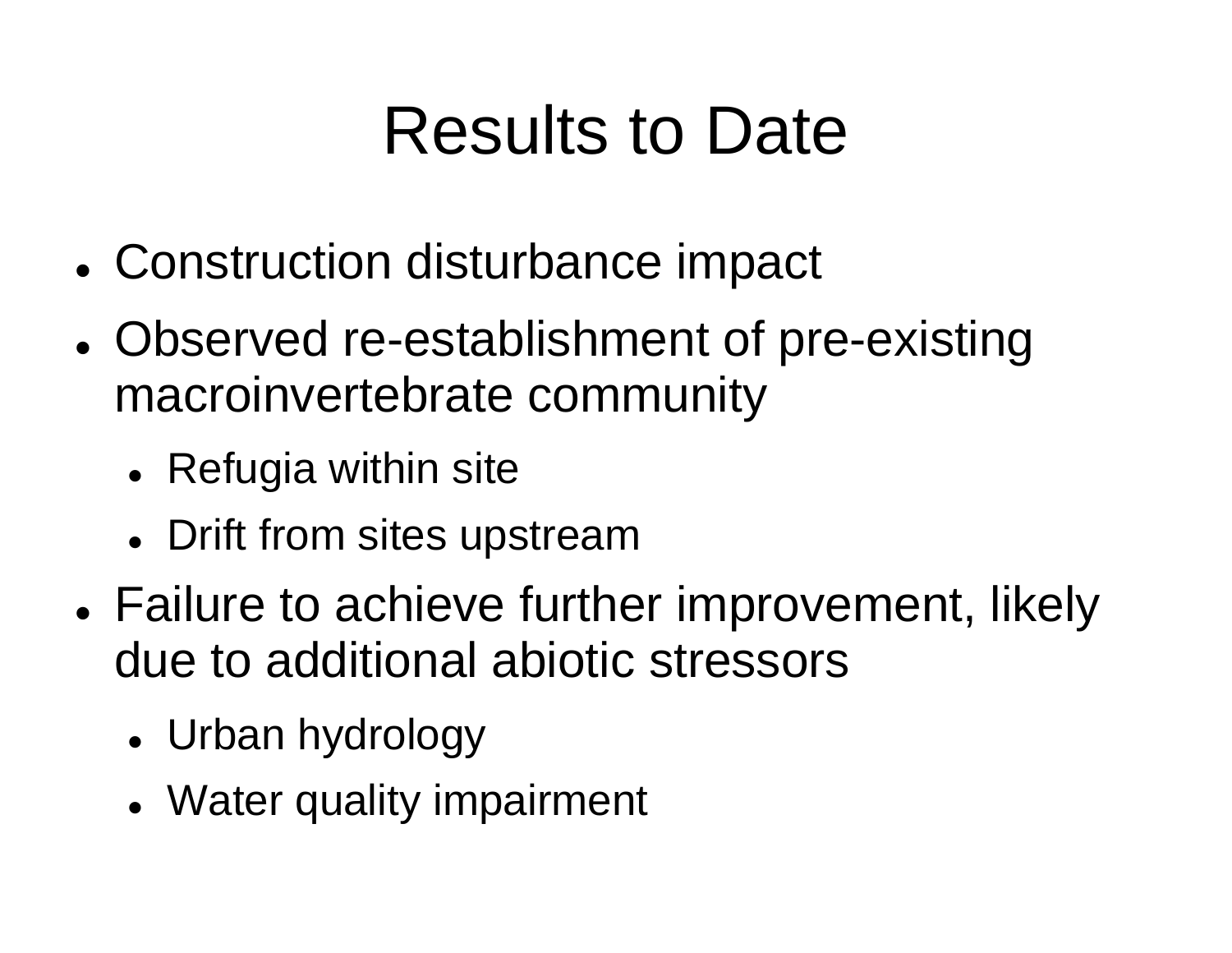### Evaluate Ecological Success w/ Bioassessment

- Compare pre- and post- construction bioassessment results (metrics)
	- Only 2 samples: variability unaccounted for
	- Rapid protocols underestimate local species pool
- Monitoring timeframes
	- When (or how frequently) to monitor?
	- Rate of expected changes within community
- Biotic factors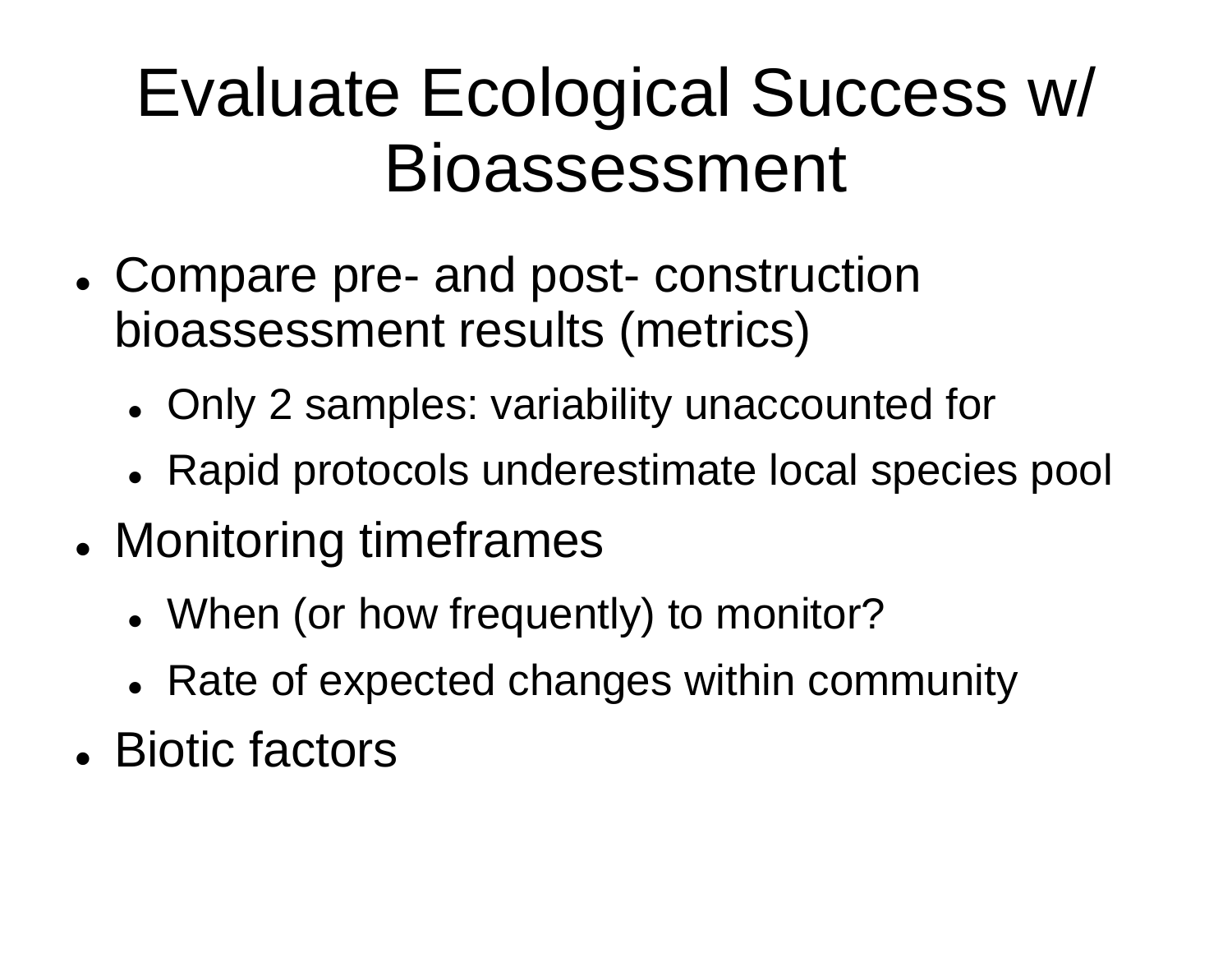# Types of Dispersal 2

- Passive dispersal
	- Phoresis "Stowaways" Waterfowl, Anglers, Fish
	- Wind
- Active dispersal
	- Aerial dispersal by flying adults
- Dispersal through time
	- Diapause, resistant life stages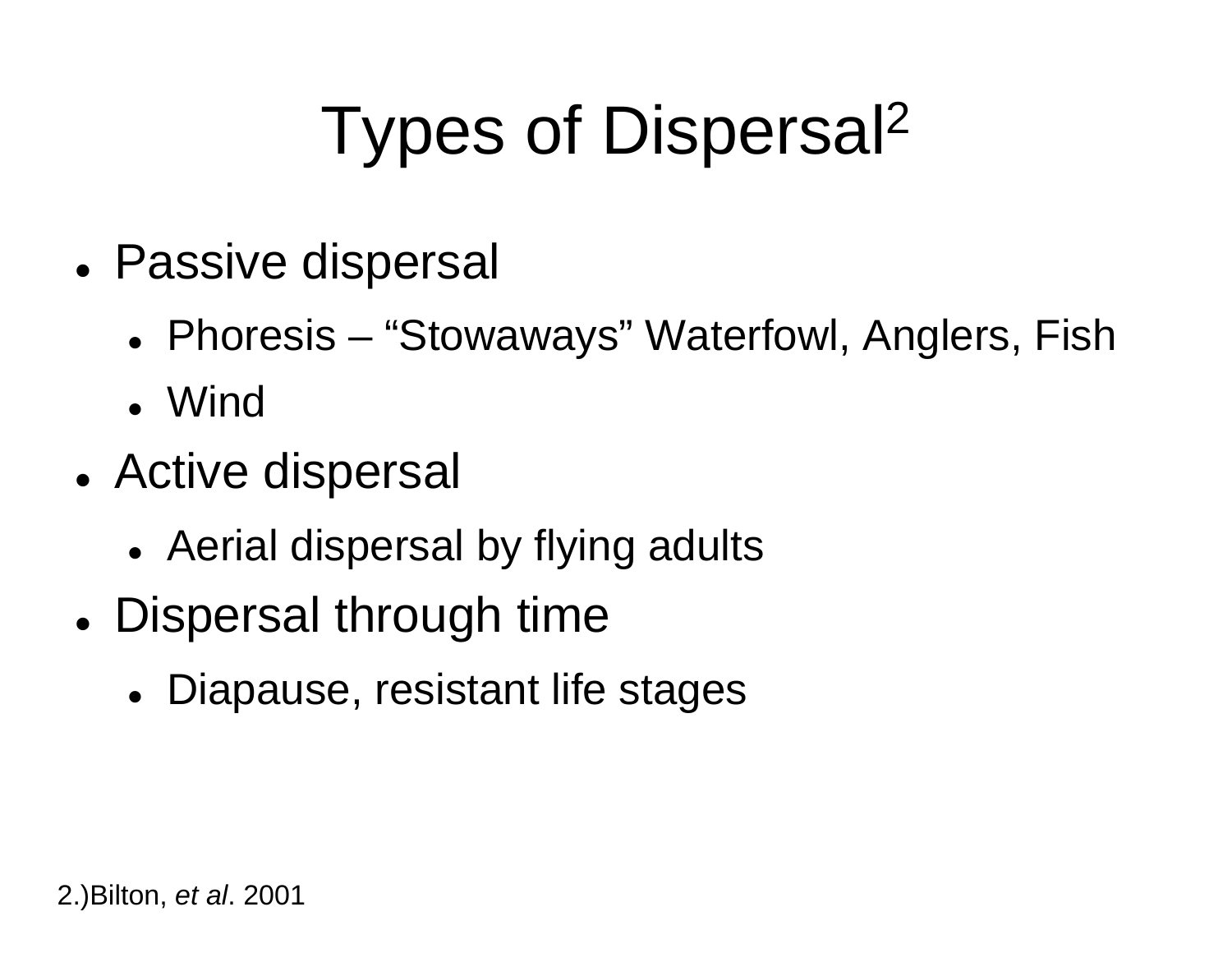### Evidence for Dispersal of Stream Invertebrates

- Terrestrial collection of moving adults
	- $\bullet \,$  Malaise $^{3,4,5},$  light $^{6,7},$  and sticky traps $^8$
- Mark-recapture
	- Stable isotopes $9,10,11$
- Virgin, newly created habitats<sup>12</sup>
- Recovery from disturbance<sup>13</sup>
- Inferential evidence (*i.e.*, gene flow) from molecular techniques<sup>14,15</sup>

3.)Griffith et al. 1998 4.)Blakely et al. 2006 5.)Petersen et al. 1999 6.)Svensson 1974 7.)Collier & Smith 1997 8.)Jackson and Resh 1989 9.)Coutant 1982 10.)Hershey et al. 1993 11.)Baldwin et al. 1975 12.)Flory and Milner 2000 13.)Wallace 1990 14.)Sweeney et al. 1986 15.)Kelly et al. 2001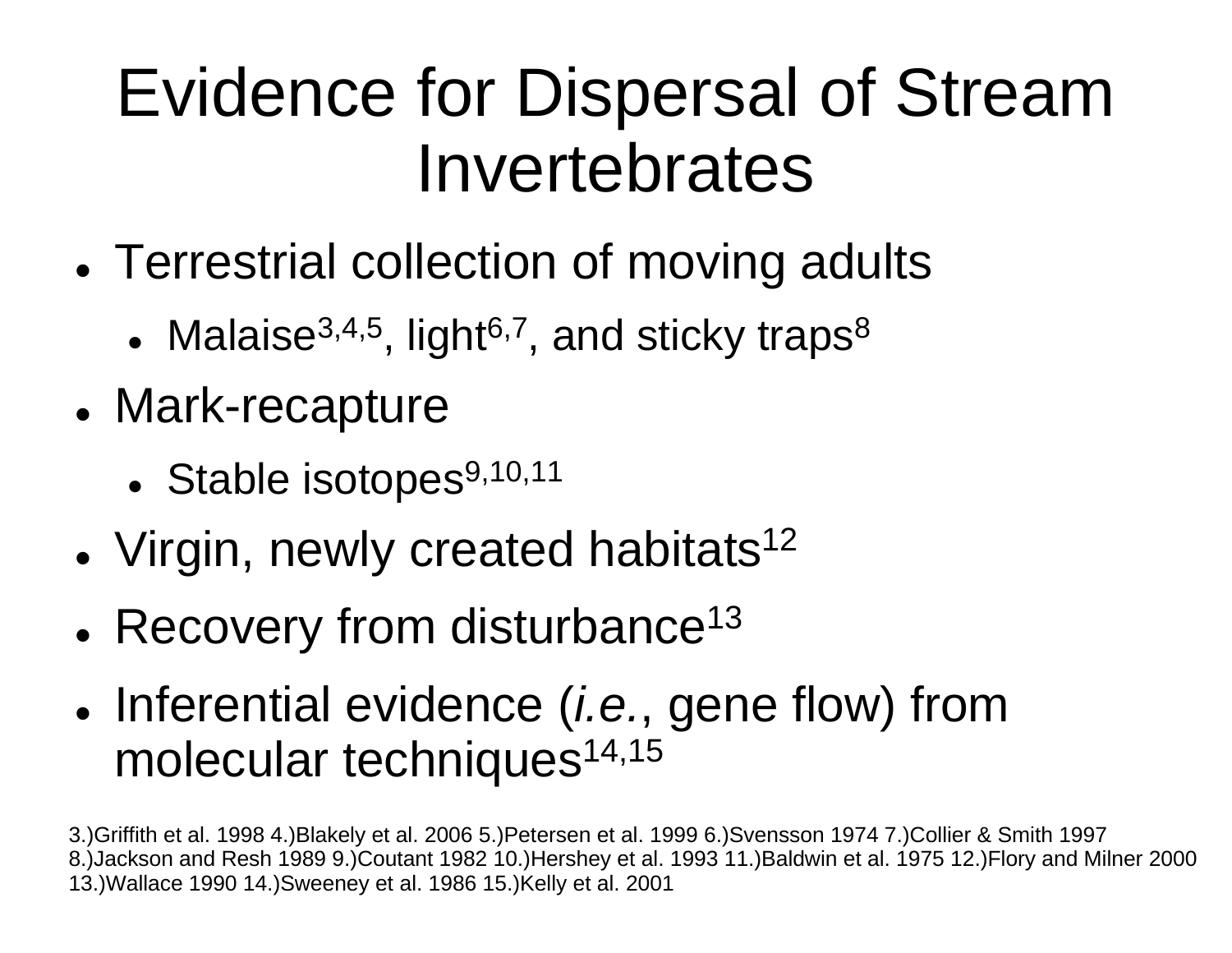# Abiotic Factors Affecting Dispersal

- Regional species pool and population status
- Biogeography location & distance of colonists
	- upstream, downstream, in-basin, out of basin
- Geology, climate, land use in intervening space between site and sources of colonists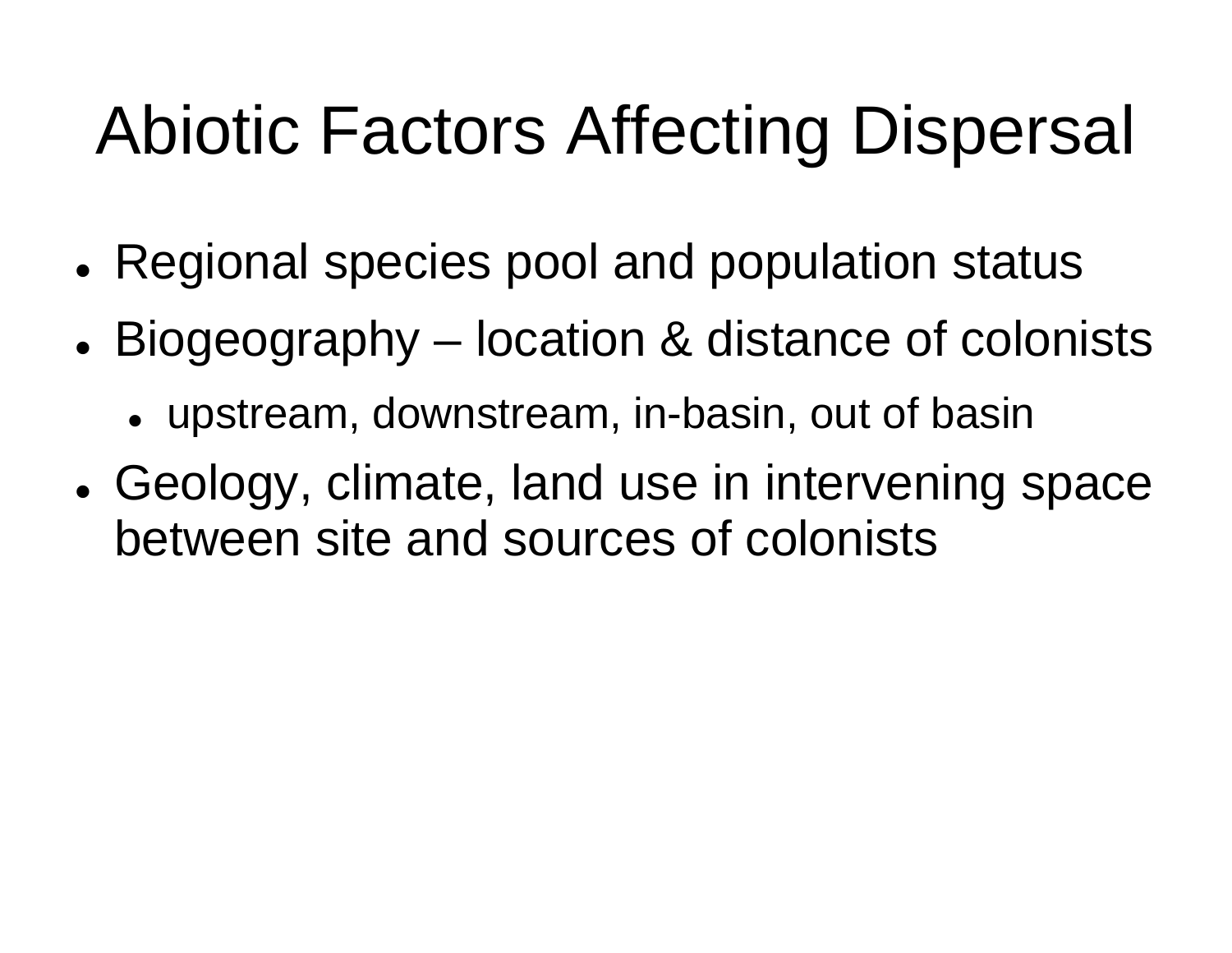# Abiotic Factors Affecting Dispersal

 Conditions very unfavorable for colonization of restored habitats in Philadelphia area

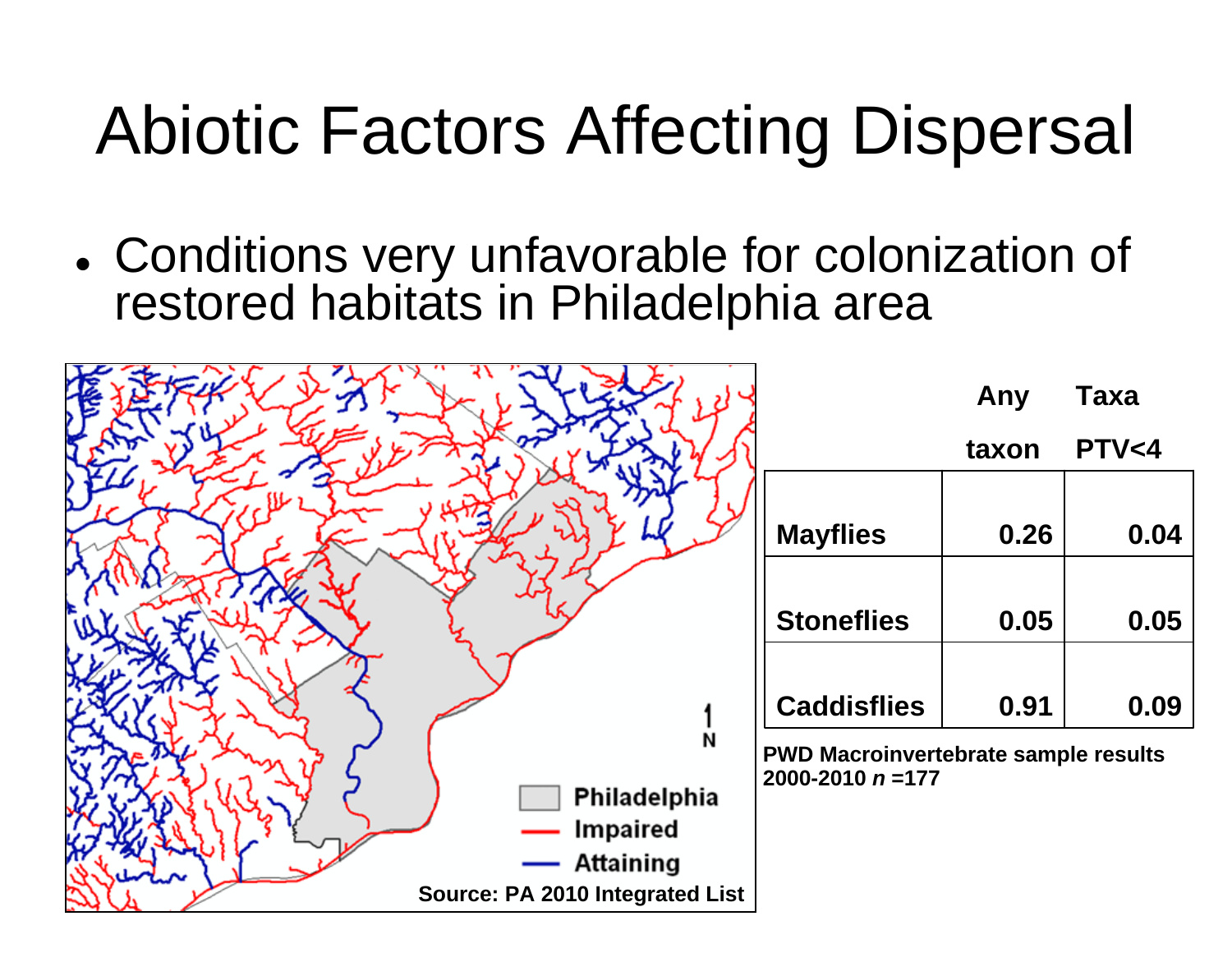# Biotic Factors Affecting Dispersal

- Species-specific traits, some generalization is possible
- Flight ability and behavior
- Mating and oviposition behavior
	- Ovary development and length of pre-oviposition period
	- Feeding requirements
- Voltinism
- Some groups have traits unfavorable for dispersal and colonization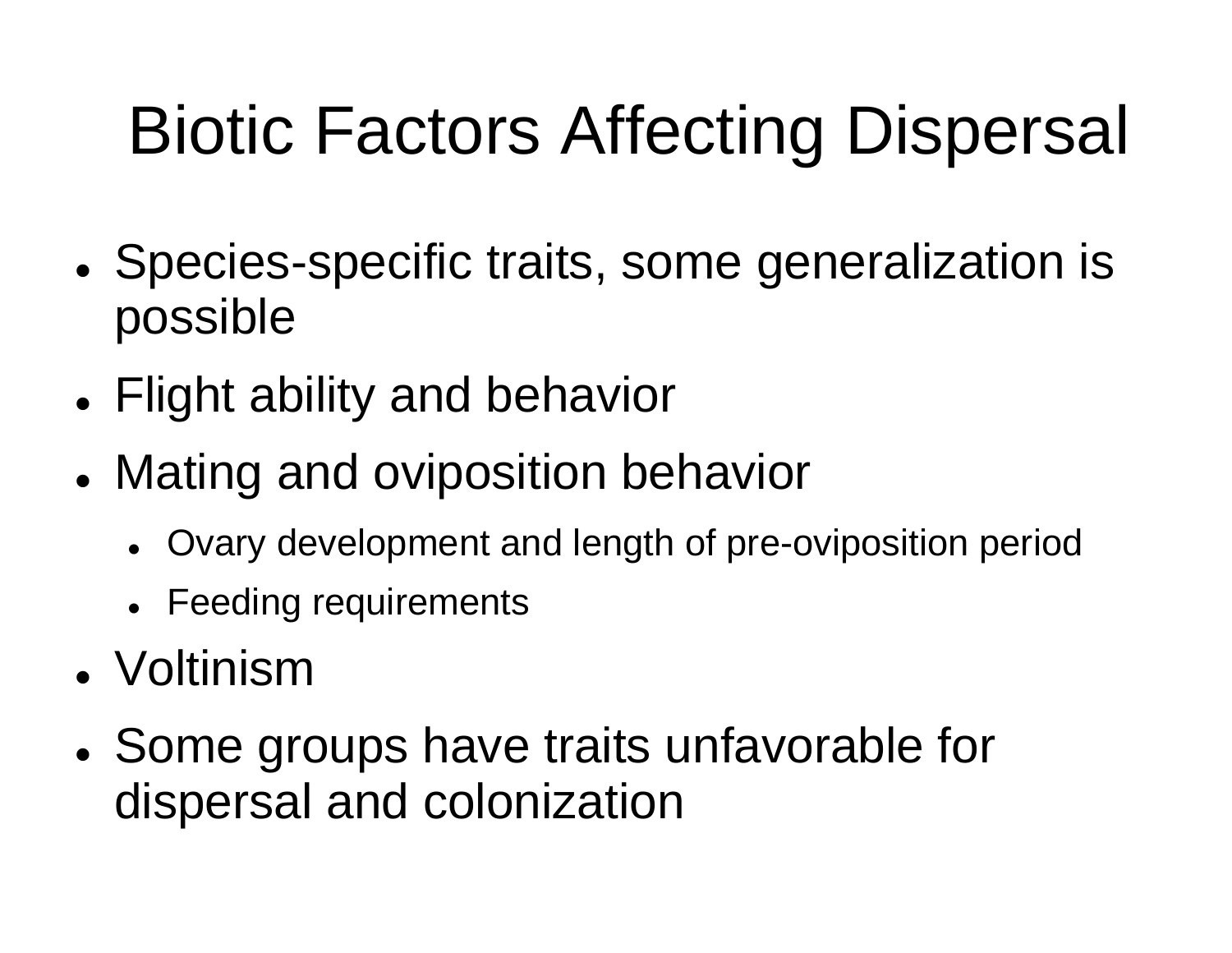# "Moving" Forward

- Based on present geographic distribution and poor dispersal ability factors, we should not assume that all taxa are prone to colonization of restored sites within 2-5yrs.
- Continue to implement stream restoration projects, collecting habitat and biological data
- Increase focus on headwaters (less susceptible to hydrology and water quality constraints)
- Consider faunal reintroduction and(or) *in-situ*  bioassay at restoration sites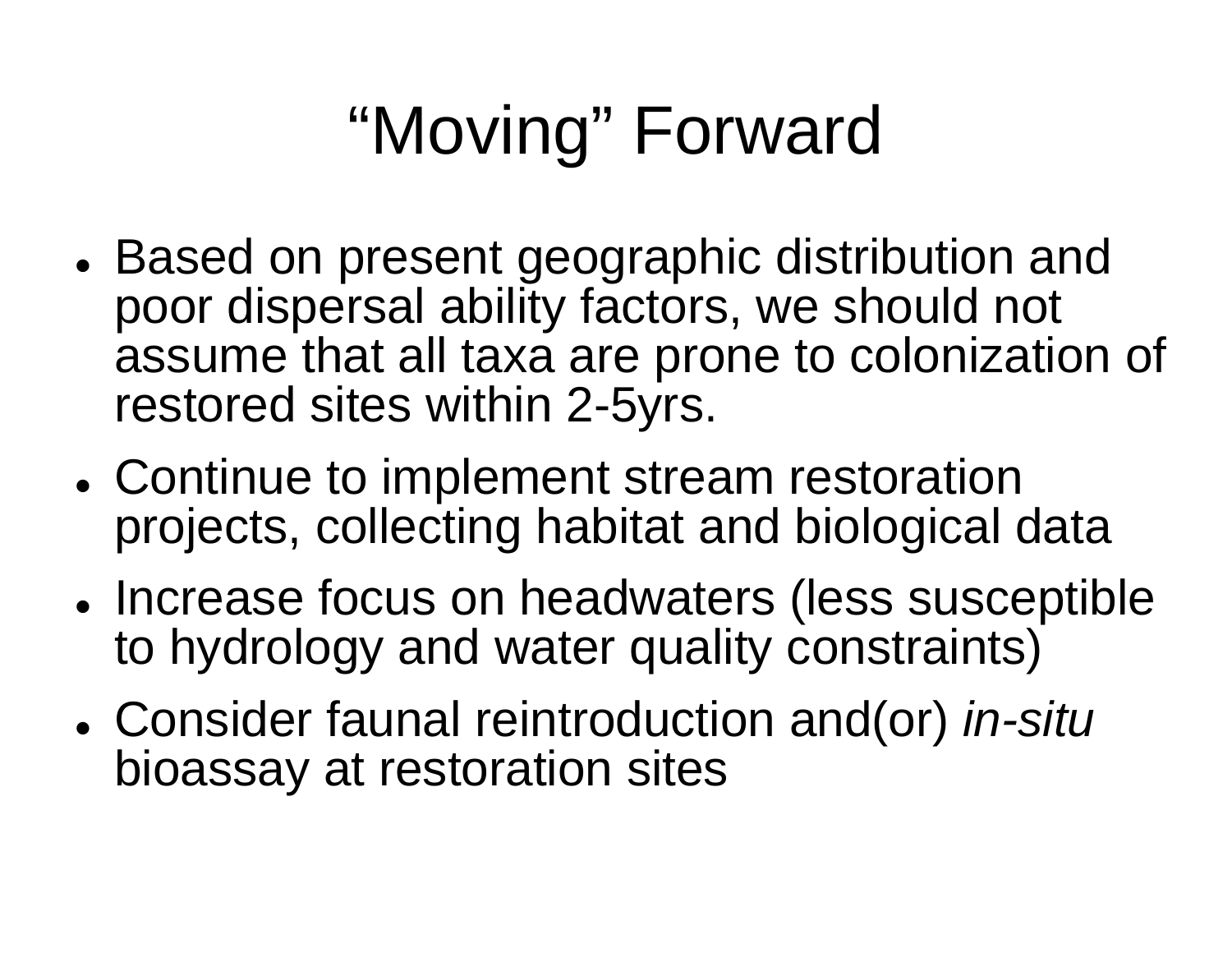### Faunal Reintroduction

- Release life stages of taxa not present at site, "wait and see" if they survive and reproduce
- No commercial sources
- If collected from wild
	- Risk of harm to natural populations
	- Undesired consequences, *e.g.*, invasive species
- If data are collected to follow fate of released individuals, does not save much time relative to *in-situ* bioassay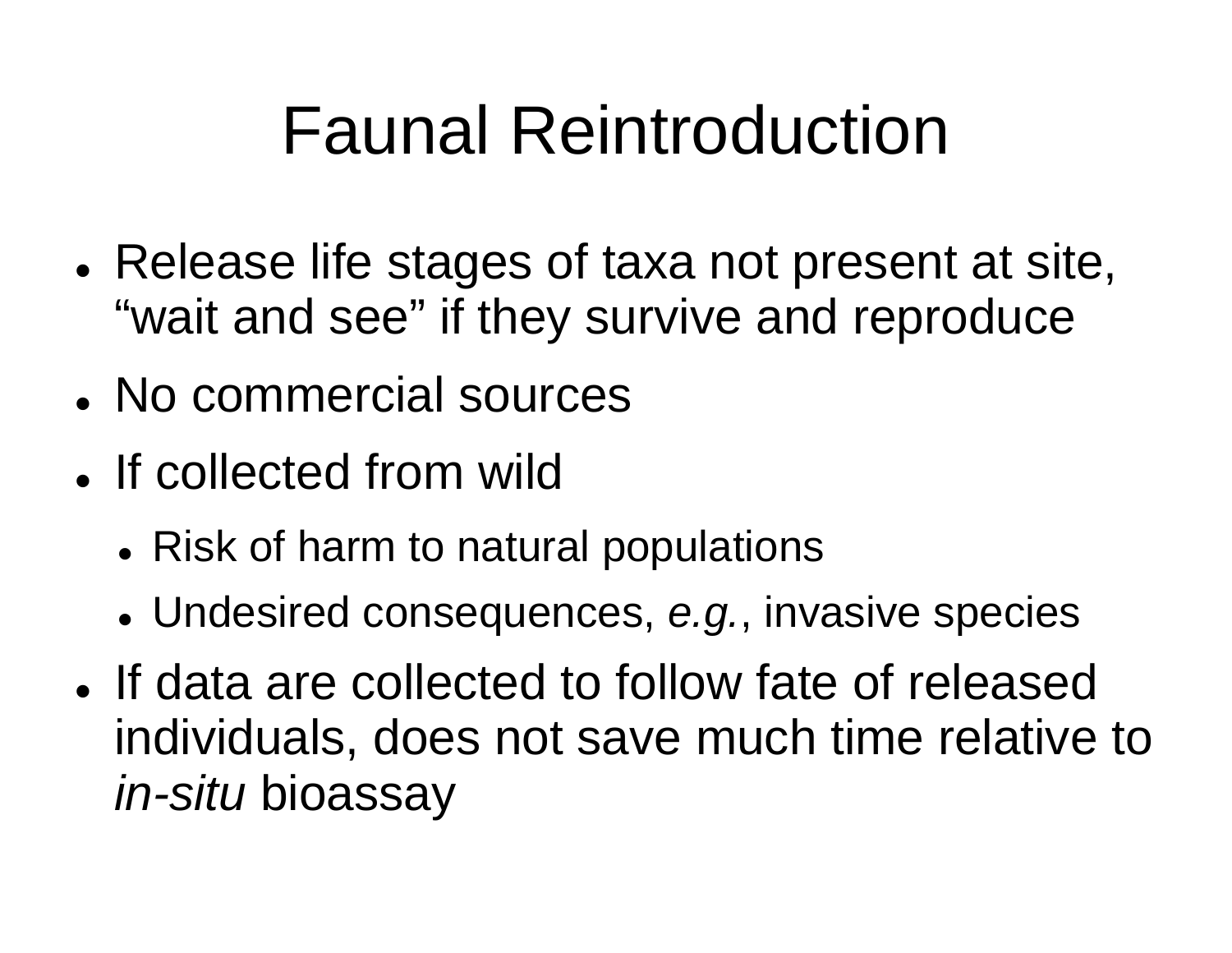### *In-situ* bioassay

- Determine survivability under more controlled field conditions
- Collect accompanying water quality data
- May be useful in identification of other stressors
- One local example: Partnership for Delaware Estuary testing suitability of local streams (Brandywine R.) for reintroduction of freshwater mussels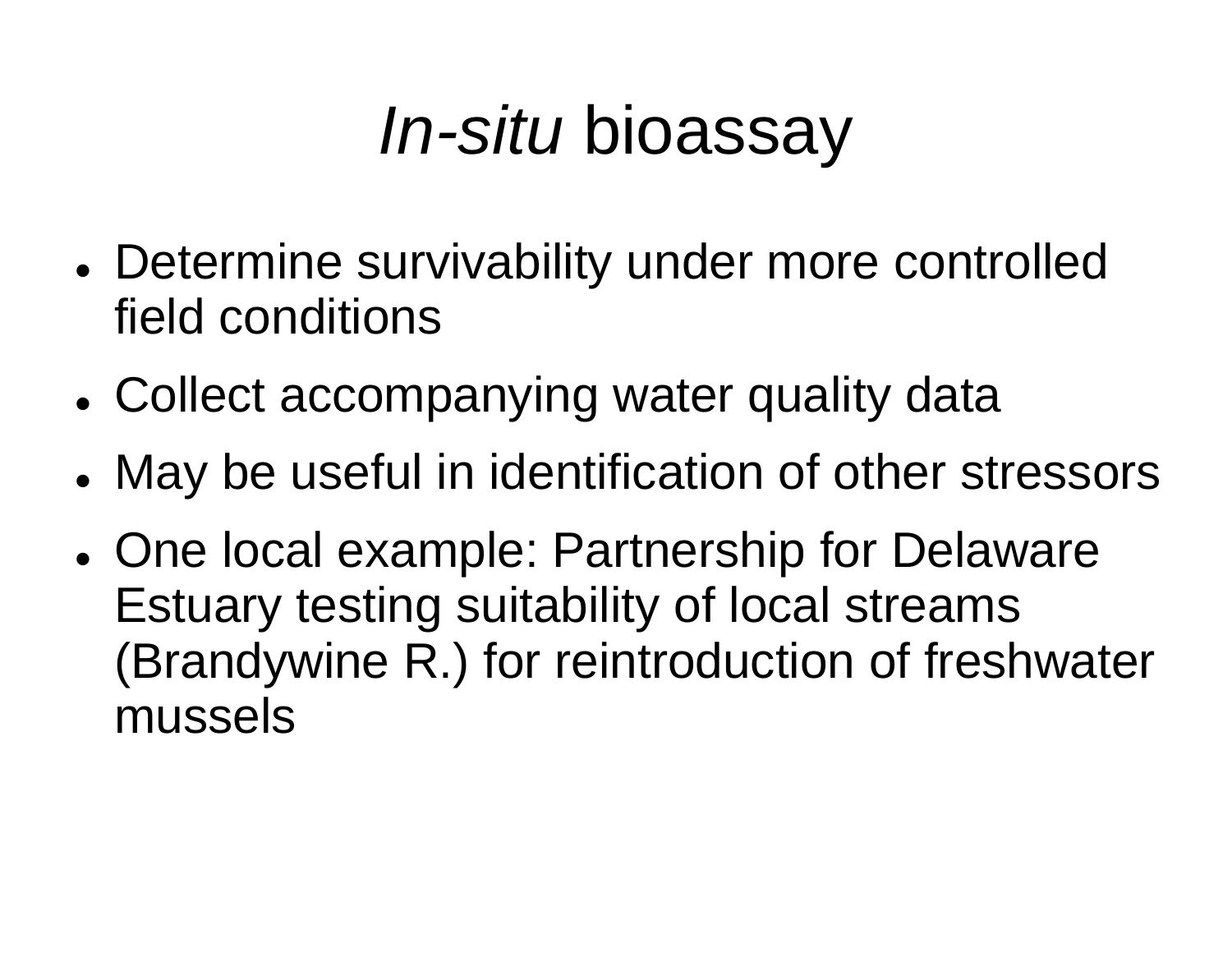#### **Discussion**

Any Questions?

jason.cruz@phila.gov